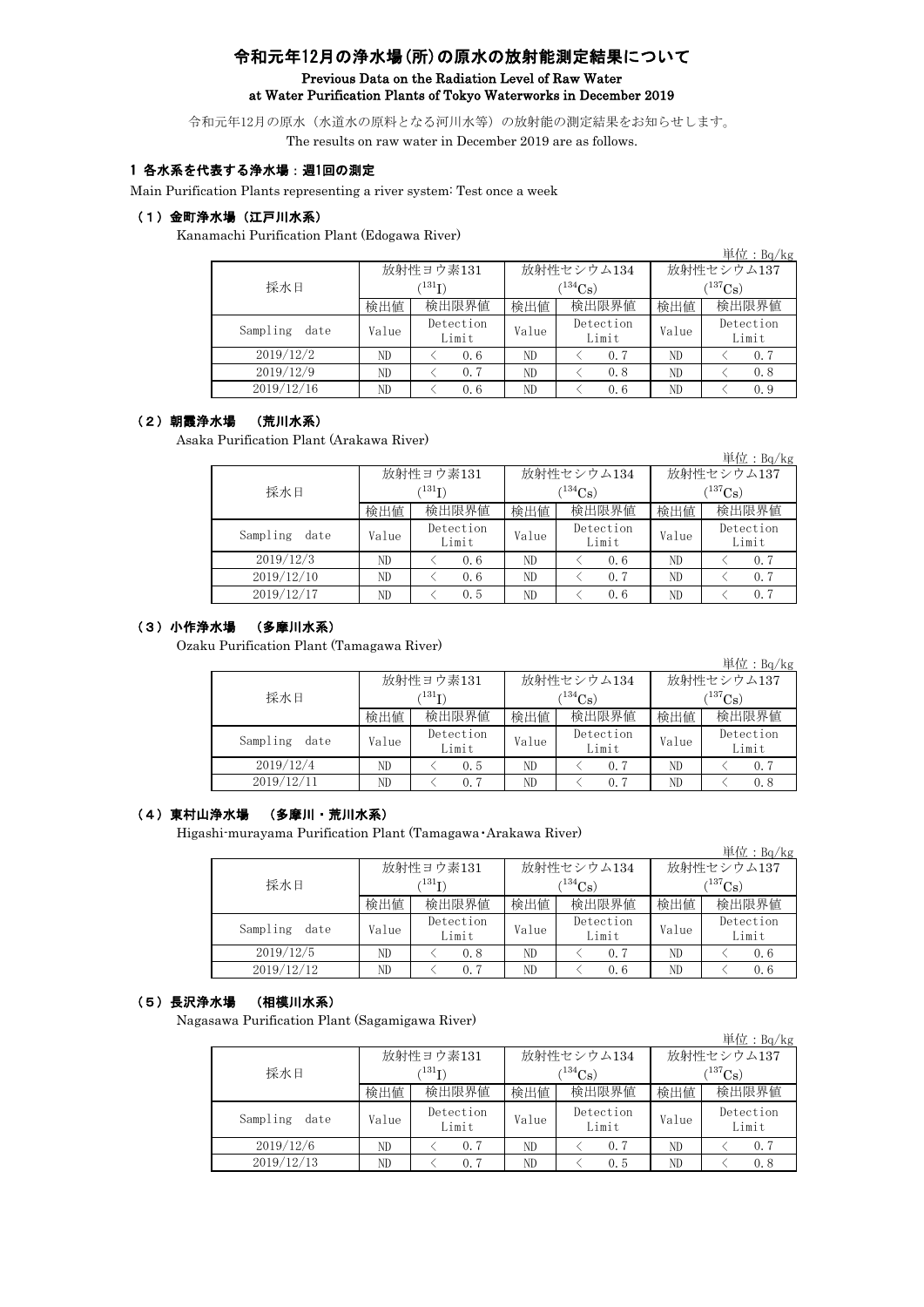## 2 その他の主要浄水場:概ね月1回の測定

Other Main Purification Plants: Test mostly once a month

|                     |                            |                  |                          |           |                    |                       |            |                                     |       |           | 単位:Bq/kg           |
|---------------------|----------------------------|------------------|--------------------------|-----------|--------------------|-----------------------|------------|-------------------------------------|-------|-----------|--------------------|
| 浄水所                 | 水源                         | 採水日              | 放射性ヨウ素131<br>$(^{131}I)$ |           |                    | $(^{134}\mathrm{Cs})$ | 放射性セシウム134 | 放射性セシウム137<br>$(^{137}\mathrm{Cs})$ |       |           |                    |
|                     |                            |                  | 検出値                      |           | 検出限界値              | 検出値                   |            | 検出限界値                               | 検出値   |           | 検出限界値              |
| Monitoring<br>point | Water<br>resource          | Sampling<br>date | Value                    |           | Detection<br>Limit | Value                 |            | Detection<br>Limit                  | Value |           | Detection<br>Limit |
| 三郷<br>Misato        | 江戸川水系<br>Edogawa<br>River  | 2019/12/11       | ND                       | $\langle$ | 0.8                | ND                    | $\langle$  | 0.7                                 | ND    | $\langle$ | 0.8                |
| 三園<br>Misono        | 荒川水系<br>Arakawa<br>River   | 2019/12/11       | ND                       | $\langle$ | 0.8                | ND                    | $\lt$      | 0.8                                 | ND    | ⟨         | 0.8                |
| 境<br>Sakai          | 多摩川水系<br>Tamagawa<br>River | 2019/12/11       | ND                       | $\langle$ | 0, 6               | ND                    | $\langle$  | 0.7                                 | ND    | ⟨         | 0.8                |
| 砧<br>Kinuta         | 多摩川水系<br>Tamagawa<br>River | 2019/12/11       | ND.                      | $\langle$ | 0.5                | ND                    | $\lt$      | 0.4                                 | ND    | ⟨         | 0.6                |
| 砧下<br>Kinutashimo   | 多摩川水系<br>Tamagawa<br>River | 2019/12/11       | ND                       | $\langle$ | 0.8                | ND                    | $\lt$      | 0.7                                 | ND    | く         | $\mathbf{1}$       |

## 3 多摩地区等の表流水・伏流水・浅井戸を水源とする浄水所:概ね月1回の測定

Water purification plants using surface water, subsoil water, or shallow well water in Tama Area: Test mostly once a month

| <表流水を水源とする浄水所> | $\langle$ surface water $\rangle$ |
|----------------|-----------------------------------|
|----------------|-----------------------------------|

|                  |                  |       |                                     |       |       |                                     |              |       |                                     | 単位: $Bq/kg$        |
|------------------|------------------|-------|-------------------------------------|-------|-------|-------------------------------------|--------------|-------|-------------------------------------|--------------------|
|                  |                  |       | 放射性ヨウ素131<br>$({}^{131}\mathrm{I})$ |       |       | 放射性セシウム134<br>$(^{134}\mathrm{Cs})$ |              |       | 放射性セシウム137<br>$(^{137}\mathrm{Cs})$ |                    |
| 浄水所              | 採水日              | 検出値   |                                     | 検出限界値 | 検出値   |                                     | 検出限界値        | 検出値   | 検出限界値                               |                    |
| Monitoring point | Sampling<br>date | Value | Detection<br>Limit                  |       | Value | Detection<br>Limit                  |              | Value |                                     | Detection<br>Limit |
| 日原<br>Nippara    | 2019/12/4        | ND    | $\langle$                           | 0, 7  | ND    | $\langle$                           | 0.8          | ND    | $\lt$                               | 0.8                |
| 氷川<br>Hikawa     | 2019/12/4        | ND    | $\langle$                           | 0.6   | ND    | $\langle$                           | 0.7          | ND    | $\langle$                           | 0.7                |
| 棚沢<br>Tanasawa   | 2019/12/16       | ND    | $\langle$                           | 0.8   | ND    | $\langle$                           | 0.8          | ND    | $\langle$                           | 0.7                |
| 大丹波<br>Otaba     | 2019/12/16       | ND    | $\langle$                           | 0, 7  | ND    | $\langle$                           | 0.5          | ND    | $\langle$                           | 0.7                |
| 戸倉<br>Tokura     | 2019/12/17       | ND    | $\langle$                           | 0.8   | ND    | $\lt$                               | 0.6          | ND    | $\langle$                           | 0.6                |
| 乙津<br>Ottsu      | 2019/12/17       | ND    | $\langle$                           | 0, 7  | ND    | $\langle$                           | $\mathbf{1}$ | ND    | ⟨                                   | $\mathbf{1}$       |
| 深沢<br>Fukasawa   | 2019/12/17       | ND    | $\langle$                           | 0, 7  | ND    | $\langle$                           | 0.7          | ND    | ⟨                                   | 0.6                |